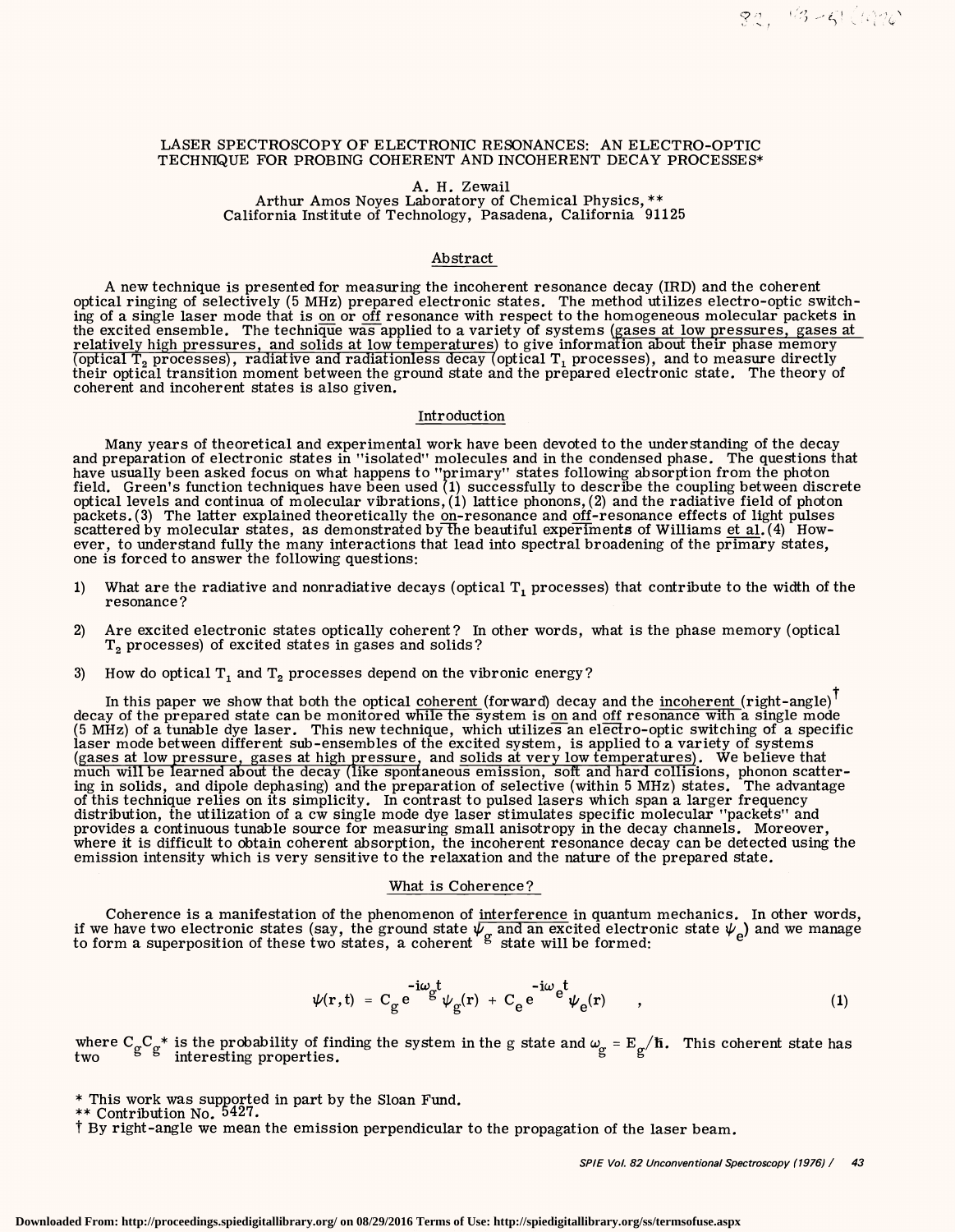(a) The density matrix for an ensemble of such levels is nondiagonal, i.e., a pure state is created with

$$
\rho_{\approx} = \begin{pmatrix} C_{g} C_{g}^{*} & C_{g} C_{e}^{*} e^{+i\omega_{0} t} \\ C.C. & C_{e} C_{e}^{*} \end{pmatrix} = \begin{pmatrix} \rho_{gg} & \rho_{ge} \\ \rho_{eg} & \rho_{ee} \end{pmatrix}
$$
(2)

where  $\omega_0$  is the resonance frequency and C.C. denotes the complex conjugate.

(b) The expectation value for the moment  $\mu$  is oscillating in time. Assuming that the ground and excited states have no permanent dipole moment,

$$
\langle \mu \rangle = C_{\rm g} C_{\rm e}^* \mu_{\rm g e} e^{i\omega_0 t} + C.C.
$$
 (3)

This quantum mechanical dipole moment radiates light in the same way as a classical oscillating "charge on a spring". (5) Indeed, this simple description explains the many interesting and exciting experiments (such as photon echoes) done recently in atomic, ionic, and molecular systems.

We notice that if the excited ensemble can be described by the above pure density matrix, the system<br>is coherent for the entire lifetime of the state. On the other hand, if the ensemble is "impure", a phase<br>shift will exis Naturally the intermediate limit is challenging for reasons which raise the following two questions: (i) how can one measure the degree of coherence in mixed states and (ii) what causes the creation of the impure<br>(partially coherent or completely incoherent) state?

### Two-Level System in a Laser Field

The treatment of the interaction between a pulse of radiation (width  $t_n < T_1, T_2$ ) and a two-level system is well-known since 1946 when Bloch (6) predicted the existence of phase  $P$  coherence in a spin ensemble and Hahn (7) in 1950 demonstrated in a classical experiment the dephasing and refocusing of the ensemble moments as a result of finite coherence time that is longer thanRabi's oscillation time in the rotating frame. Hahn's discovery showed clearly that the reversibility of free induction decay exists. The extension of such ideas to the optical region was shown by Kurnit et al. (8) In their experiments an echo resulted from the in-plane refocusing of the homogeneous optical moments. This discovery has triggered similar experiments (9) done on other systems. Tang and Statz (10) were the first to argue that a stepfunction light<br>pulse in an amplifying medium would cause the system to nutate at a time determined by the leading edge of the pulse, and to decay with the relaxation time constants. Hocker and Tang (10) observed an optical nutation in SF<sub>6</sub> gas when a pulse from a 10.6  $\mu$  CO<sub>2</sub> laser was passed through the cell. Although the modulation was not obviously sinusoidal, it is fair to say that the power level they used in their experiments was in agreement with the theoretical prediction, and that they were the first to point out such an effect which has been observed clearly in the elegant experiments of Brewer and his co-workers. (11)

As we shall see, in our experiments both the diagonal and off-diagonal elements of the density matrix (e) are being monitored in an optically thin sample. Being optically thin ensures that there are no propaga-  $\approx$  tion effects, such as self-induced transparency. (12) The sample emitting cooperatively resembles Dicke's superradiance or, more specifically, the linear combination (molecules plus field) of Dicke's states. (13) Therefore, the coupling between Maxwell's equations of the radiation field and the Schrödinger representation (14) of the two-level system becomes straightforward.

Defining the total decay time constant for the two levels as  $T_{1e}$  and  $T_{1g}$ , one can show that the rate of change of the elements of the density matrix is given by

$$
-\rho_{ee} = \frac{\rho_{ee}}{T_{1e}} - \rho \tag{4}
$$

$$
-\stackrel{\bullet}{\rho}_{gg} = \frac{\rho_{gg}}{\mathrm{T}_{1g}} + \stackrel{\bullet}{\rho} \tag{5}
$$

$$
- \stackrel{\bullet}{\rho}_{eg} = \{ i[\omega_0 + \delta(t)] + [\frac{1}{2}(T_{1e}^{-1} + T_{1g}^{-1})] \} \quad \rho_{eg} - i/\hbar \ V_{eg}(\rho_{ee} - \rho_{gg}) \tag{6}
$$

44 / SPIE Vol. 82 Unconventional Spectroscopy (1976)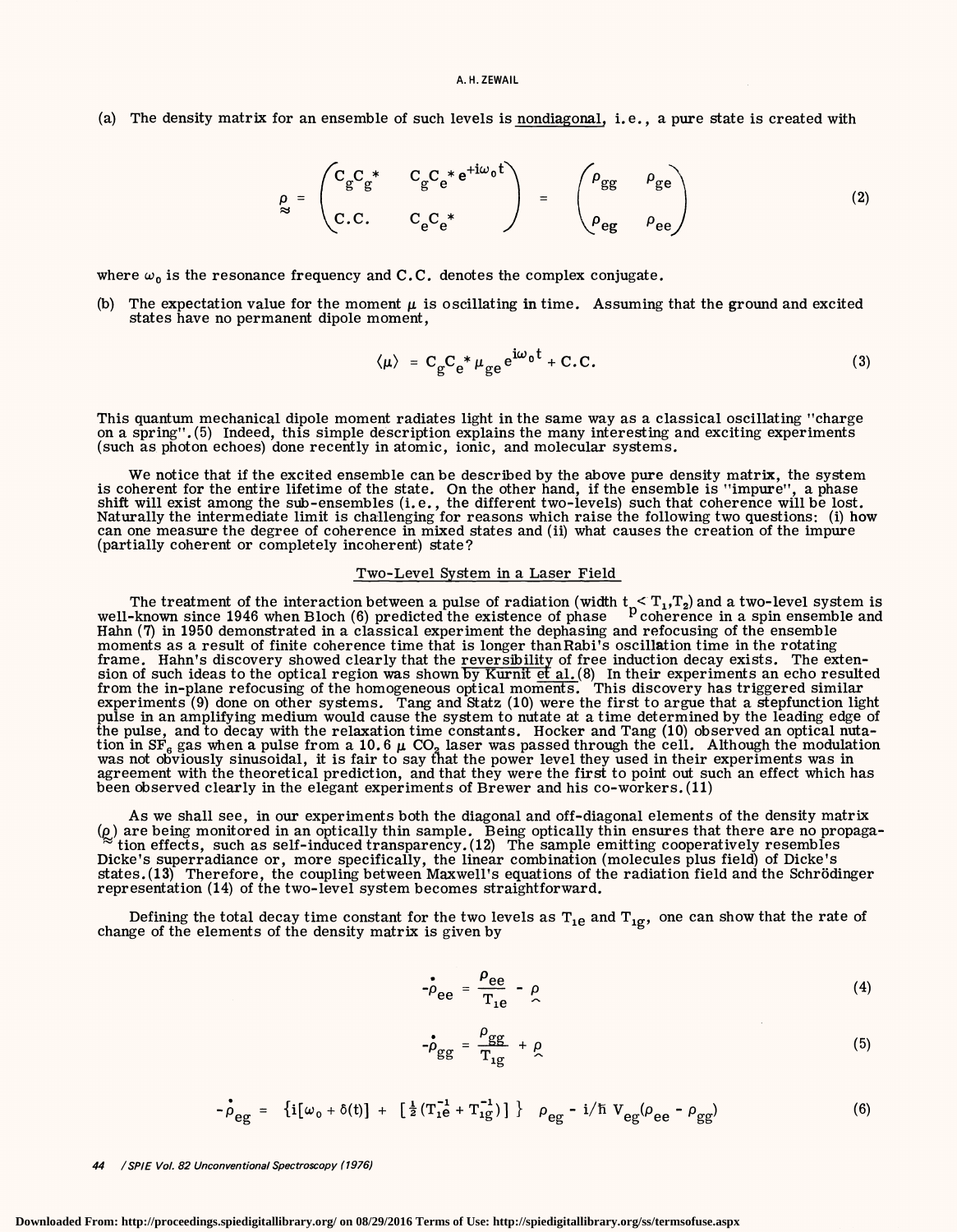LASER SPECTROSCOPY OF ELECTRONIC RESONANCES-AN ELECTRO-OPTIC TECHNIQUE FOR PROBING COHERENT AND INCOHERENT DECAY PROCESSES

$$
-\rho = i/\hbar V_{eg}\rho_{ge} + c.c.
$$
 (7)

The above equations imply first that there exist differences in the decay if one monitors the diagonal and/or off-diagonal elements, i.e., the polarization component or the population difference between the two levels ( $\rho_{ee}$  -  $\rho_{gg}$ ). The latter is, of course, proportional to R<sub>3</sub> in the FVH picture. (14) Second, the dipole dephasing is incorporated in (6) as a fluctuating term  $\delta$  that gives rise to a decay constant  $1/T_2$ which can be added to the  $1/T_1$  term. This is true if one assumes a simple correlation function for the dephasing process in the gaseous or the solid ensemble when the interaction V (V = - $\mu$  E<sub>0</sub> cos  $\omega$ t) couples the radiation field (of frequency  $\omega$ ) with the system of moment  $\mu$ . In our case, the laser field in the optical region couples with the electric dipoles that are generated from the transition between the ground state and a "narrow" optical electronic state. It is this coupling that creates the in-phase and the quadrature components of the polarization which evolve in time as follows:

$$
\mathbf{R}_1 = -\Delta \mathbf{R}_2 - \gamma \mathbf{R}_1 \tag{8}
$$

$$
\mathbf{R}_2 = \Delta \mathbf{R}_1 - \gamma \mathbf{R}_2 + \left(\frac{\mu \mathbf{E}_0}{\hbar}\right) \mathbf{R}_3 \tag{9}
$$

$$
\dot{\mathbf{R}}_3 = \left(-\gamma_e \rho_{ee} + \gamma_g \rho_{gg}\right) - \left(\frac{\mu E_0}{\hbar}\right) \mathbf{R}_2 \tag{10}
$$

 $\gamma$ <sub>e</sub> +  $\gamma$ <sub>c</sub>  $\gamma$ <sub>e</sub> and  $\gamma$ <sub>g</sub> are the decay rate constants of levels e and g, respectively, while  $\gamma = \frac{e^2 + 2}{2} + 1/T_2$ .  $\Delta$  is the  $\gamma$ <sup>e</sup> amount off-resonance the single mode of the laser is with respect to the  $\gamma$ <sup>2</sup> transit frequency of the primary state in the "optical" rotating frame.  $R_1$  and  $R_3$  are directly related to  $\rho_{\alpha\beta}$  and  $\rho_{\alpha\alpha}$ . The above Bloch-type equations imply that a macroscopic polarization P reacts back on the <sup>et</sup>  $^{\rm ge}$ applied field and causes a dispersion or absorption (or gain) depending on the relative phase between P and the applied field. Moreover, the equations are reminiscent of the torque equation for the spin  $\frac{1}{2}$  prob-<br>lem since

$$
\frac{d\vec{P}}{dt} = K(\vec{P} \times \vec{E}_{eff}) \tag{11}
$$

K is related to the dipole matrix element and  $\dot{\bar{\bf E}}_{\sf off}$  is the effective field. In the rotating frame and <u>on</u>-resonance, the population vector will be driven  $\cdot$ <sup>ell</sup> (nutation) in a plane perpendicular to the  $\mu E_0$  axis, depending on the strength of the moment and the laser field. Of course, when  $E_0$  is switched off,  $R_3$  will decay by its usual decay time constant. Hence, both  $\texttt{T}_1$  and  $\texttt{T}_2$  optical processes can be obtained in a solid or a gas when certain sub-ensembles are switched on and off resonance.

### The Incoherent Resonance Decay (IRD) Experiments

In the IRD experiments, an intense single mode tunable dye laser was used for the excitation. An  $Ar^+$ ion laser (Spectra Physics Model 170; total power = 18 watts) was used to pump a free jet stream dye laser. The dye solution was rhodamine 6G in ethylene glycol. A modified Spectra Physics (Model 580 A) dye laser was used so a single mode could be switched out of the transition resonance frequency by an electro-optic<br>element. Special attention was given to the alignment procedure so the dispersion of the crystal in the electric field was caused by the modulation of the refractive index along the principal axes of the dielectric ellipsoid. The modulation is done transversely and is different from the switching procedure of Telle and Tang (15) used for very rapid tuning of cw dye lasers. The switching is clearly demonstrated in our experiments as shown in Figure 1. From the dispersion frequency we obtained an electro-optic dispersion for the AD\*P crystal of 1.4 MHz/V. The net laser power of the single mode can be varied up to 90 mW and the field is linearly polarized.

The single mode beam was split so both the frequency of the transition and the quality of the single mode can be checked during the experiments (see Figure 1). The single-mode spectrum was monitored with a Fabry-Perot interferometer that is scanned to allow the observation of on-resonance and off-resonance mode structure of the laser beam. Most of the laser beam intensity was used in the forward direction for the excitation of the sample. For the study of low pressure gases  $(I_2 \text{ and NO}_2)$ , a sample tube with optical windows was used. A cold finger at the side of the tube was used to control the pressure of the gas. For solid state experiments, the crystal was oriented in a liquid helium Dewar that can be pumped to temperatures below the  $\lambda$ -point of liquid helium.

The emission was collimated at a right angle to the exciting beam with lenses of proper f numbers, and focused on a cooled photomultiplier (EMI-9558). The photomultiplier was magnetically and electrostatically shielded. Since noise will be introduced because of the laser light scattering, a sharp cutoff was placed in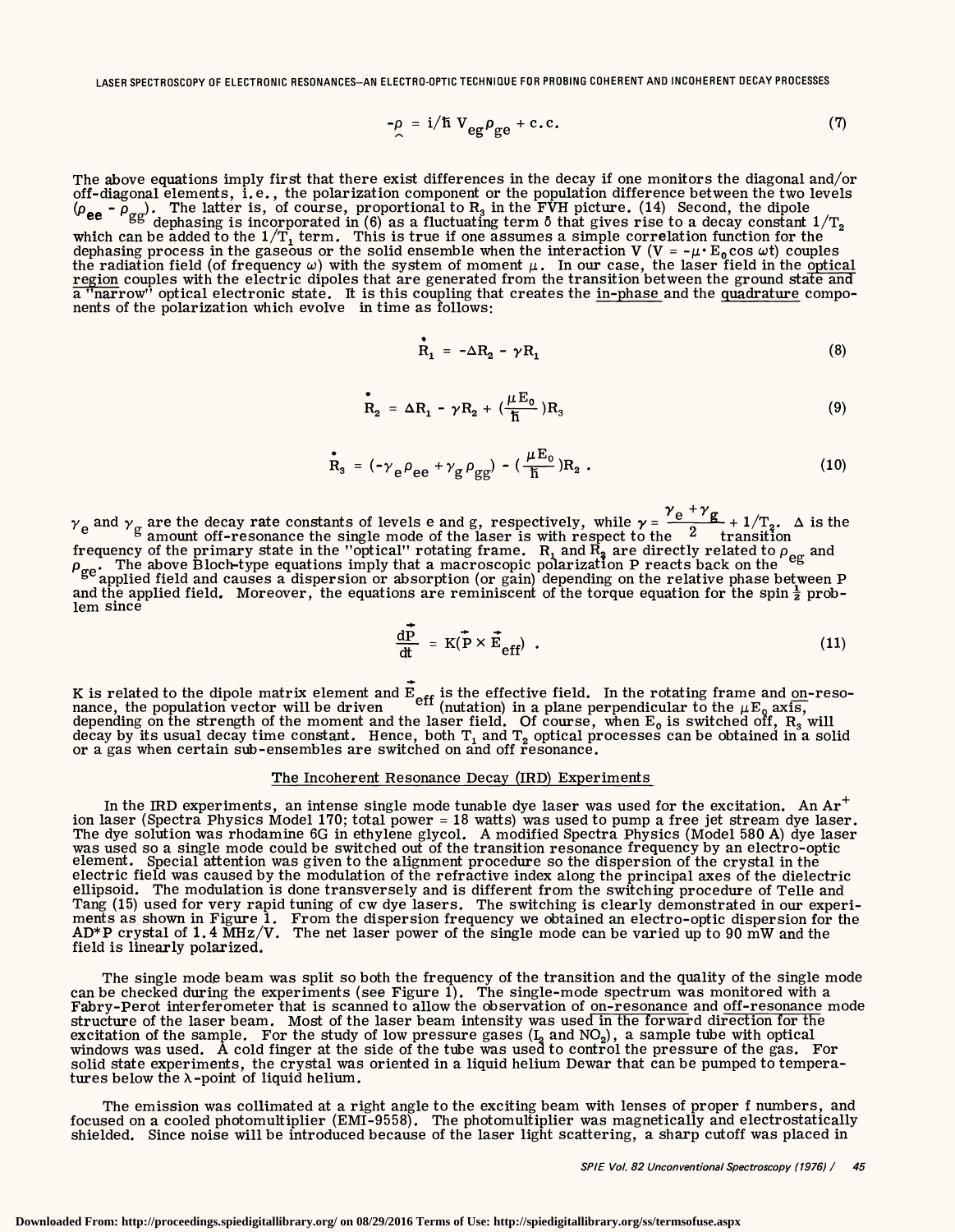## A. H.ZEWAIL

front of the phototube. The output of the photomultiplier was terminated in a boxcar integrator (PAR Model 162) whose gate width was adjusted between 5-50 nsec. The photomultiplier was coupled AC into the boxcar and the output was traced on an X-Y recorder. Typical results are shown in Figure 2.



IRD and COR Experimental Setup

Fig. 1. A schematic diagram of the experimental setup for the incoherent resonance decay (IRD) and coherent optical resonance (COR) experiments. The insert in the figure shows the single mode of the cw dye laser when the voltage on the electro-optic crystal (1.4 MHz/V) is zero and 100 V. The mode spectrum was monitored using an interferometer (see text). To minimize the jitter of the mode, the optics of the laser were carefully mounted on an NRC vibration-isolation table.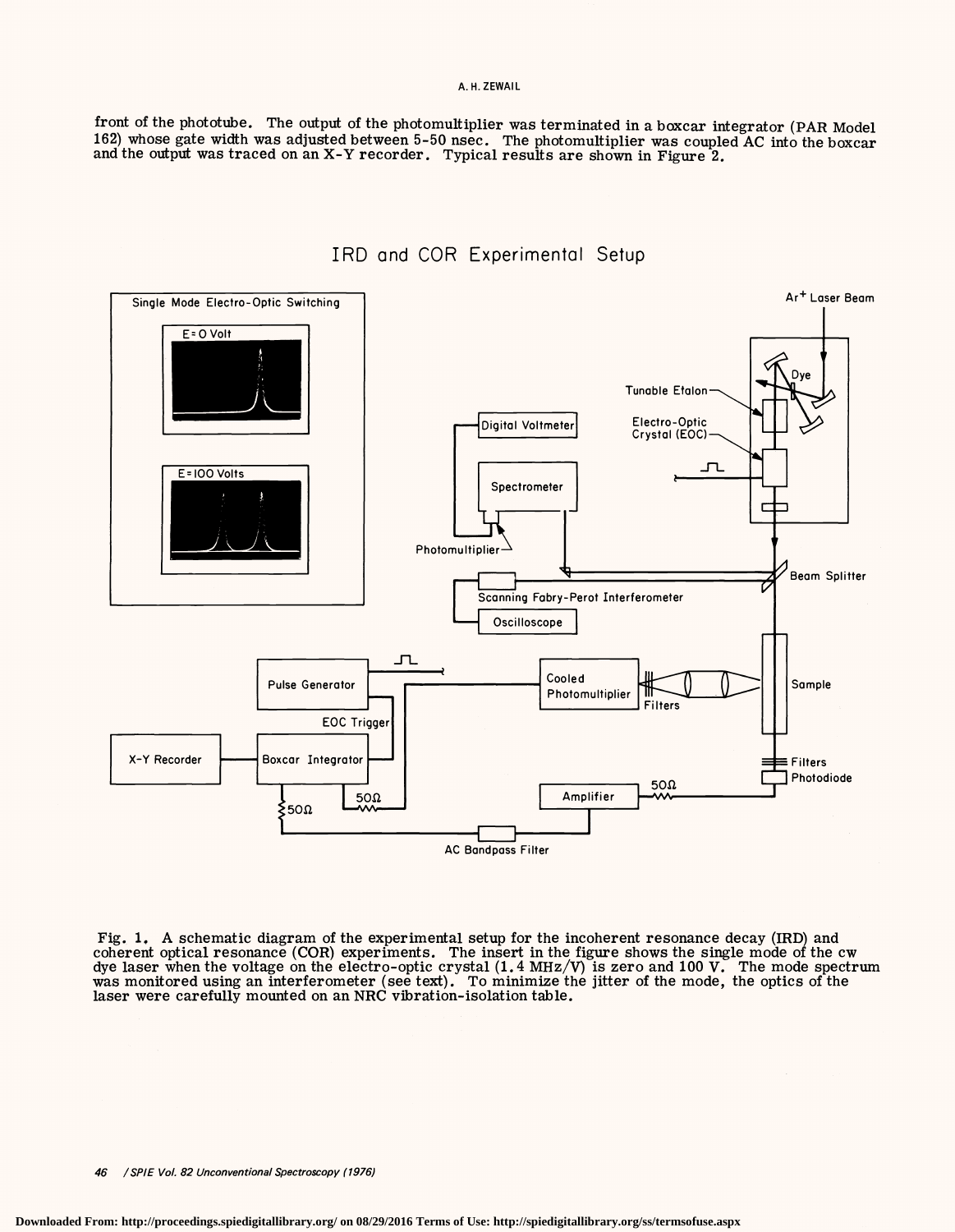

Fig. 2. The boxcar output plots of the on-resonance and off-resonance emission decay when the electrooptic switching pulse is on and off. Also shown in this figure is the optical nutation of iodine at 0 °C. The on-resonance emission was taken at 14 MHz switching frequency while the nutation was taken at 4 MHz.

## The Coherent Optical Resonance (COR) Experiments

The experimental setup for COR is identical to IRD except we monitored the laser intensity in the forward direction. Carefully mounted photodiodes were used in combination with filters to obtain the transients. These transients will appear either as coherent absorption and emission, as in the <u>optical nutation</u> (see Figure 3)<br><u>nutation</u> (see Figure 2), or as beating with the incident beam, as in the <u>free induction</u> d  $signal. (16)$  The output of the biased diode (with constant voltage supply) was amplified and fed into either an oscilloscope of the boxcar integrator. The laser power was measured by a Spectra Physics power meter (Model 401B). Knowing the power of the single mode and the beam diameter gave the radiation density at the sample. The coherent transients in the gas phase are very sensitive to the pressure in the cell while the coherent transients of the solid depend crucially on the crystal temperature, as evident from our work on pentacene in P-terphenyl between  $1.8\,^{\circ}\text{K}$  and above the  $\lambda$ -point of liquid helium.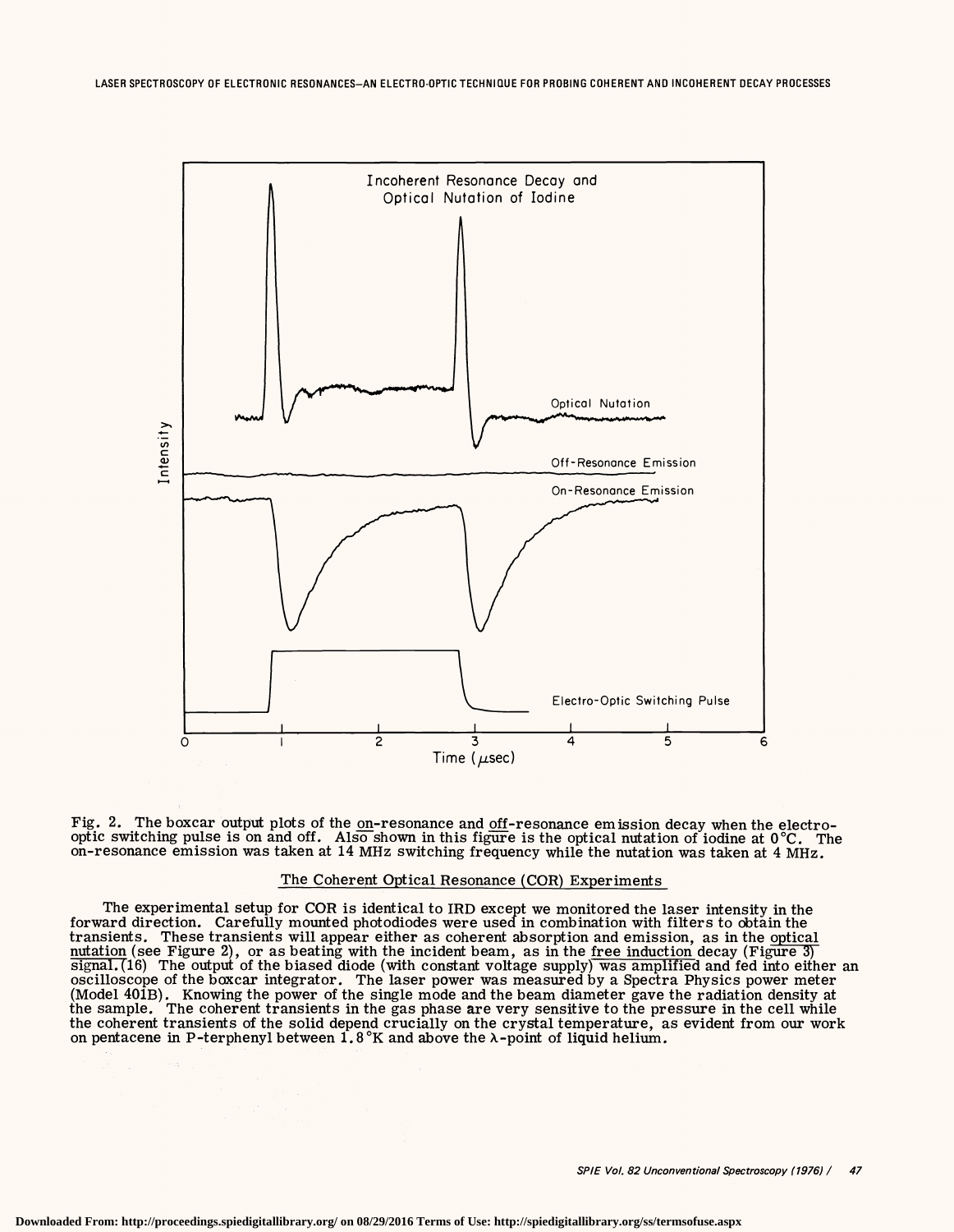

Fig. 3. The free induction decay of iodine gas with the cold finger at 0°C (switching frequency is 38 MHz) comciding with the leading and trailing edges of the EOC pulse.

## Optical T, and T, Processes of Excited States

Using the above techniques in this series of experiments and in other experiments that will be published elsewhere, we are investigating in a systematic way the optical  $\texttt{T}_\texttt{1}$  and  $\texttt{T}_\texttt{2}$  processes. The small, intermediate, and large molecule limits, both a low pressures and in the solid phase, are examined. The objectives are to obtain information about the incoherent and coherent decays from this new technique and to correlate them with the findings of the many theories that already exist about the nature of primary excited states.

### Population Distribution of the Inhomogeneous Gaseous Ensemble

We start with the prototype  $I_2$  molecule where we expect a "clean" excitation distribution and minimum vibronic scrambling. Naturally we must consider the Doppler broadening of the transition resonances  $(T_2^*)$ . Another important system, which certainly is not as simple electronically as iodine, is  $NO<sub>2</sub>$  on which decades of work have already been spent to understand its spectroscopy.

The I<sub>2</sub> gas was excited at 5897.5 Å and Figure 2 shows the decay of the iodine <u>on</u>-resonance and <u>off</u>resonance when the electro-optic switch is modulating the laser beam. The gas pressure was controlled by using different temperature baths at the cold finger. Typically, 30 mtorr was used. At this pressure both the coherent transients and IRD were monitored. We also checked the signal at liquid nitrogen temperature and at room temperature and no decay was observed.

Two sub-ensembles must be considered in treating the decay and dephasing of the dipoles in the inhomogeneous ensemble. The first group of molecules consists of those that were originally excited by the single mode cw laser. The degree of inversion after long times (compared with relaxation times) can be obtained from Eqs. (8)-(10). On-resonance and if the laser intensity is sufficiently large,  $R_3 \sim 0$ . Turning the pulse on with  $\Delta \gg 1/T_2$ , this group of molecules will decay freely while a new group of molecules having R<sub>3</sub> = -1,  $R_2^0 = R_1^0 = 0$  will be coherently driven. Hence, one expects the emission intensity, which monitors the diagonal elements of the density matrix, to build up and decay.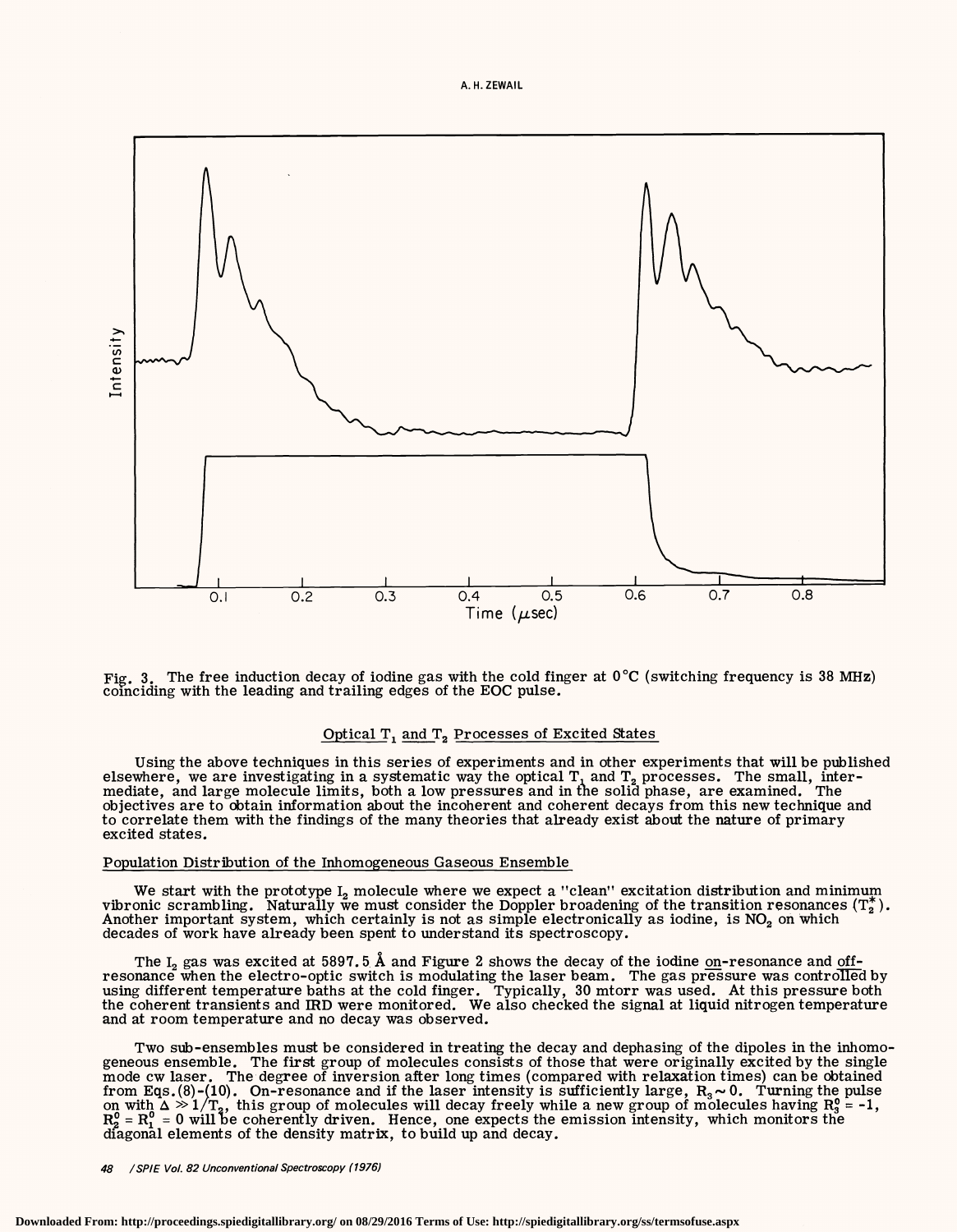#### LASER SPECTROSCOPY OF ELECTRONIC RESONANCES-AN ELECTRO-OPTIC TECHNIQUE FOR PROBING COHERENT ANO INCOHERENT DECAY PROCESSES

In the iodine case, the IRD fast decay constant was found to be  $0.23 \mu \text{sec at } 105 \text{ mtorr}$ . Stern and Volmer {17) have shown that the total decay may be partitioned into a radiative part and another part which measures the number of deactivating collisions. The latter depends on the pressure of the gas and the molecular collision diameter  $\sigma$ . Using our results we obtain a radiative decay constant of  $1.3 \mu$ sec<sup>-1</sup> which is in excellent agreement with the results of phase fluorometry (18) done on  $I_2$  gas. By lowering the gas pressure (almost a collisionless gas), the decay time constant gets longer as expected from simple radiationless decay theory. Currently we are investigating the nature of the decay as a function of pressure and laser states (19) and the excess rovibronic energy in intervals of 10<sup>-4</sup> wavenumbers. Hence, the "sparse" intermediate limit {20) (as opposed to the statistical or resonance limits) for the coupling between the prepared state and the rovibronic continua can be clearly identified. The beating between the different levels of the system during the decay can also be seen since our switching procedure is, perhaps, fast enough to give the appropriate time resolution. As mentioned before, the IRD experiments were also tried at 77°K and at room temperature (where a very strong emission was seen) and no signal was detected.

For  $NO<sub>2</sub>$  the situation is different from iodine. The density of vibrational ground states that are quasiresonant with the excited level is higher. Moreover, these nonlinear molecules undergo relatively large<br>geometrical changes when excited. This results in a large vibrational Franck-Condon overlap factor which makes the vibronic coupling matrix elements rather large and hence a short decay time is expected. At room temperature the Doppler width of NO<sub>2</sub> near 4880  $\AA$  is  $\sim$  1 GHz. In our experiments the laser excites  $NO<sub>2</sub>$  at 5935.7 Å where the absorption and fluorescence (0.1 mtorr) at low resolution is known. (21) The coherent decay at relatively high pressure is very fast  $(\leq 65$  nsec) and again disappears at low temperatures. We hope to report soon on the complete study of  $\rm \tilde{N}O_{2}$  decay characteristics at different pressures and excitation energies.

## Coherent Pumping and the Optical Transition Moment

As we described before, in the rotating frame and on-resonance the macroscopic moment [see Eqs.  $(8)-(11)$ ] will nutate optically at Rabi's frequency.  $(22)$  Hence, if we know the transition rate for the coherent pumping and the electric field strength at the sample, we can compute the transition moment quite easily:

$$
(\mu \cdot E_0/\hbar) = oscillation frequency.
$$
 (12)

Knowing the laser intensity {after the first glass window of the cell) and measuring the width of the beam profile (FWHM) at the iodine cell gave  $E_0 = 105$  V/cm. These preliminary results therefore give  $\mu = 0.05$ Debye for the resonance transition. To our knowledge, this is the first time that this quantity has been measured directly for an electronic transition. (23)

The coherent pumping rate on-resonance can also be used to obtain information about the dipole dephasing processes. From the results of iodine at relatively low pressure (gas temperature is near  $0^{\circ}C$ ), we obtained a pumping rate of  $2.1 \times 10^6$  c/sec for the molecular packets that are driven on resonance. This value gave a T<sub>2</sub> that predicts a free induction decay time constant of  $\approx$  50 nsec since

$$
\frac{1}{\tau} = T_2^{-1} + \left[ T_1 T_2^{-1} \left( \frac{\mu \cdot E_0}{\hbar} \right)^2 + T_2^{-2} \right]^{\frac{1}{2}}.
$$
\n(13)

This is indeed in good agreement with our results (see Figure 3), thus ensuring the self-consistency and showing that this simple technique can be used for examining optical phase coherence and incoherent decay processes in excited states.

### The Phenomenon of Optical Coherence in Molecular Solids

Using the above techniques we have observed for the first time the coherent optical ringing of molecular crystals in their excited states. Several systems {ionic and molecular) are being investigated in our laboratory and we present here the data on pentacene in p-terphenyl at  $1.8^{\circ}$ K.

Pentacene in p-terphenyl is known to show four distinct sites in the absorption and emission, with a linewidth of 1-3 cm<sup>-1</sup> at 1.8°K. (24) These origins fluoresce when the laser is on-resonance. The socalled  $O_1$  origin was excited with a single mode of the dye laser and fluorescence was seen while monitoring the coherent transients of the  $O<sub>1</sub>$  resonance. When the electro-optic crystal was triggered so the laser was switched out of a particular "homogeneous molecular packet," we observed the transients shown in Figure 4. These signals were absent when the laser beam was blocked before the crystal and also when the crystal was out of the optical path. These fast transients, together with the IRD signal, disappeared after the superfluid helium was gone. This is expected since the optical spectral diffusion rate will increase when the phonon population increases. Of course this is being studied now in much more detail.

The fluorescence signal detected at a right angle follows the principles discussed before the incoherent resonance decay observed (25) in gases. In the solid the IRD pattern depends on the laser power and  $\Delta$ .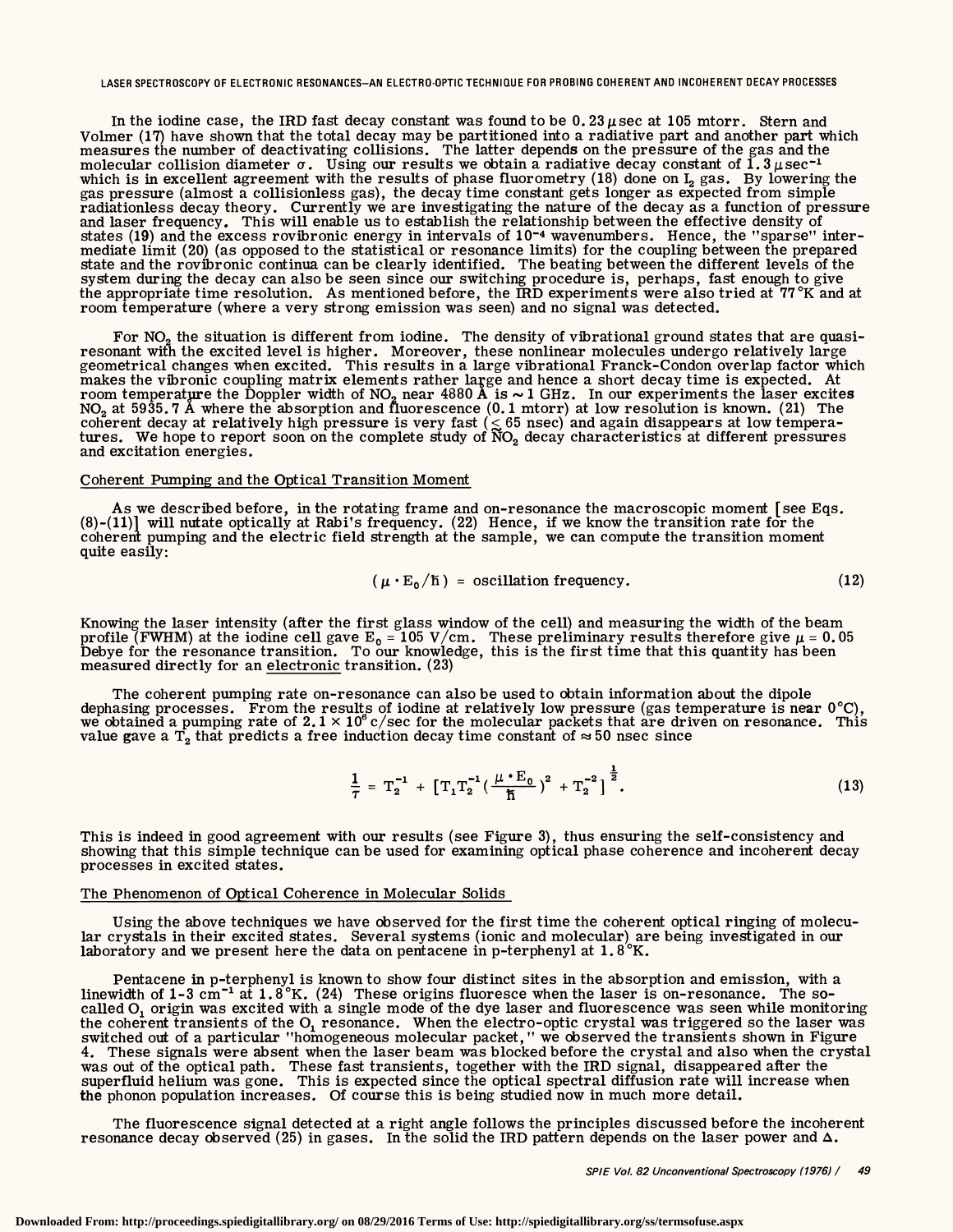A. H.ZEWAIL



Fig. 4. Coherent optical resonance from solid pentacene in p-terphenyl at  $1.8\,^{\circ}\text{K}$ . This figure shows the COR signal (100 nsec/division) and the electro-optic switching pulse.



From these preliminary results we estimate the optical coherence time to be  $\sim 60$  nsec. This implies that dephasing of molecular dipoles in the solid occurs before emission into the ground state, even at 1.8  $K$ . We should add that the forward coherent signal was not observed when the laser mode was on-resonance with the vibronic origin near 5829 A. This observation (26) is in agreement with the conclusion that a fast decay process does exist (24a) in the vibrationally excited states of the solid. The details of this work are forthcoming.

## Acknowledgments

I wish to thank Drs. J. Morris Weinberg and T. Hirschfeld for inviting me to present this work at the 20th Annual Symposium on Optical, Electro-optical, Laser and Photographic Technology (sponsored by the Society of Photo-Optical Instrumentation Engineers, SPIE) in August of 1976. I should point out that it was the work of T. E. Orlowski and D. R. Dawson of this laboratory which raised the issues discussed in this paper. I would also like to thank Kevin Jones for many hours of stimulating discussions.

# References

1. R. A. Harris, J. Chem. Phys., 39, 978 (1963); C. A. Langhoff and G. W. Robinson, Mol. Phys., 26, 249 (1973); A. Nitzan, J. Jortner and P. M. Rentzepis, ibid., 26, 281 (1973).

 $\sim$  2. A. Nitzan and J. Jortner, Mol. Phys., 25, 713 (1973); A. Nitzan, S. Mukamel and J. Jortner, J. Chem. Phys., 60, 3921 (1974), and references Cited therein.

 $\overline{3. J. O}$ . Berg, C. A. Langhoff and G. W. Robinson, Chem. Phys. Lett., 29, 305 (1974); J. M.

Friedman and R. M. Hochstrasser, Chem. Phys., 6, 155 (1974); S. Mukamel and J. Jortner, J. Chem. Phys., 62, 3609 (1975).<br>4. P. F. Williams, D. L. Rousseau and S. H. Dworetsky, Phys. Rev. Lett., 32, 196 (1974).

5. R. Feynman, R. Leighton, and M. Sands, The Feynman Lectures on Physics (Addison-Wesley Publishing Co. , New York, 1964).

6. F. Bloch, Phys. Rev., 70, 460 (1946).

7. E. L. Hahn, Phys.  $\text{Rev.}$  77, 297 (1950).

8. N. A. Kurnit, I. D. Abella and S. R. Hartmann, Phys. Rev. Lett., 13, 567 (1964).

9. N. Takeuchi and A. Szabo, <u>Phys. Lett.,</u> 50A, 361 (1974); T. Aartsma and D. A. Wiersma, <u>Phys.</u> Rev. Lett., 36, 1360 (1976).

10. C. L. Tang and H. Statz, Appl. Phys. Lett., 10, 145 (1968); G. B. Hocker and C. L. Tang, Phys.

Rev. Lett., 21, 591 (1969).  $\overline{11. R}$ . G. Brewer and R. L. Shoemaker, Phys. Rev. A, 6, 2001 (1972); R. Brewer and A. Genack, Phys. Rev. Lett., 36, 959 (1976).<br>
12. S. L. McCall and E. L. Hahn, Phys. Rev. Lett., 18, 908 (1967).

13. R. H. Dicke, Phys. Rev., 93, 99 (1954).<br>14. R. P. Feynman, F. L. Vernon, Jr., and R. W. Hellworth, <u>J. Appl. Phys., 28,</u> 49 (1957).

15. J. Telle and C. L. Tang, Appl. Phys. Lett., 24, 85 (1974);  $\overline{ibid.}$ ,  $\overline{26}$ , 572 (1975).

16. R. Brewer and A. Genack (ref. 11) have reported recently the forward coherent transients in iodine. Our results on the coherent decay are in agreement with theirs. We should add that both Dr. Brewer's group and our group are trying the forward transient coherent experiments on different systems at the same time. So it is fair to say that there is and will be considerable activity in this field.

*50 I SPIE Vol. 82 Unconventional Spectroscopy (1976)*